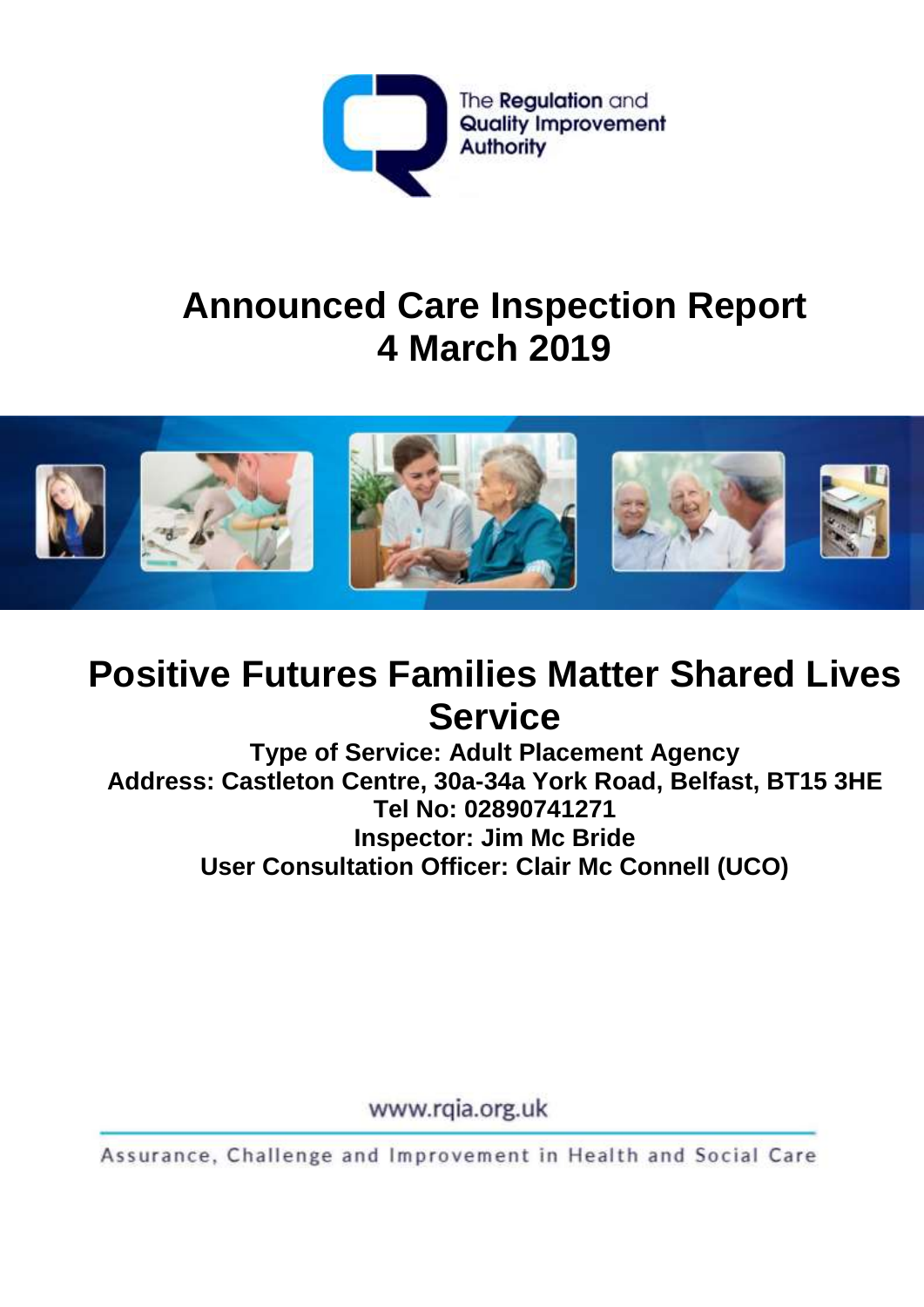It should be noted that this inspection report should not be regarded as a comprehensive review of all strengths and areas for improvement that exist in the service. The findings reported on are those which came to the attention of RQIA during the course of this inspection. The findings contained within this report do not exempt the service from their responsibility for maintaining compliance with legislation, standards and best practice.

#### **1.0 What we look for**



#### **2.0 Profile of service**

Families Matter Shared Lives Service offers people with a learning disability, acquired brain injury or autistic spectrum condition short breaks or longer stays with approved individuals or families (known as Shared Lives Carers).

Shared Lives Carers provide weekend or short term planned support in order to provide existing carers with a short break, (respite) and to provide individuals with opportunities to have new experiences. Long term placements are provided when an adult requires long term accommodation, similar to a fostering arrangement.

The agency has currently placed 20 people supported within 28 placements. Within this report, adults in receipt of a service from the agency will be referred to as 'people supported', in accordance with their wishes.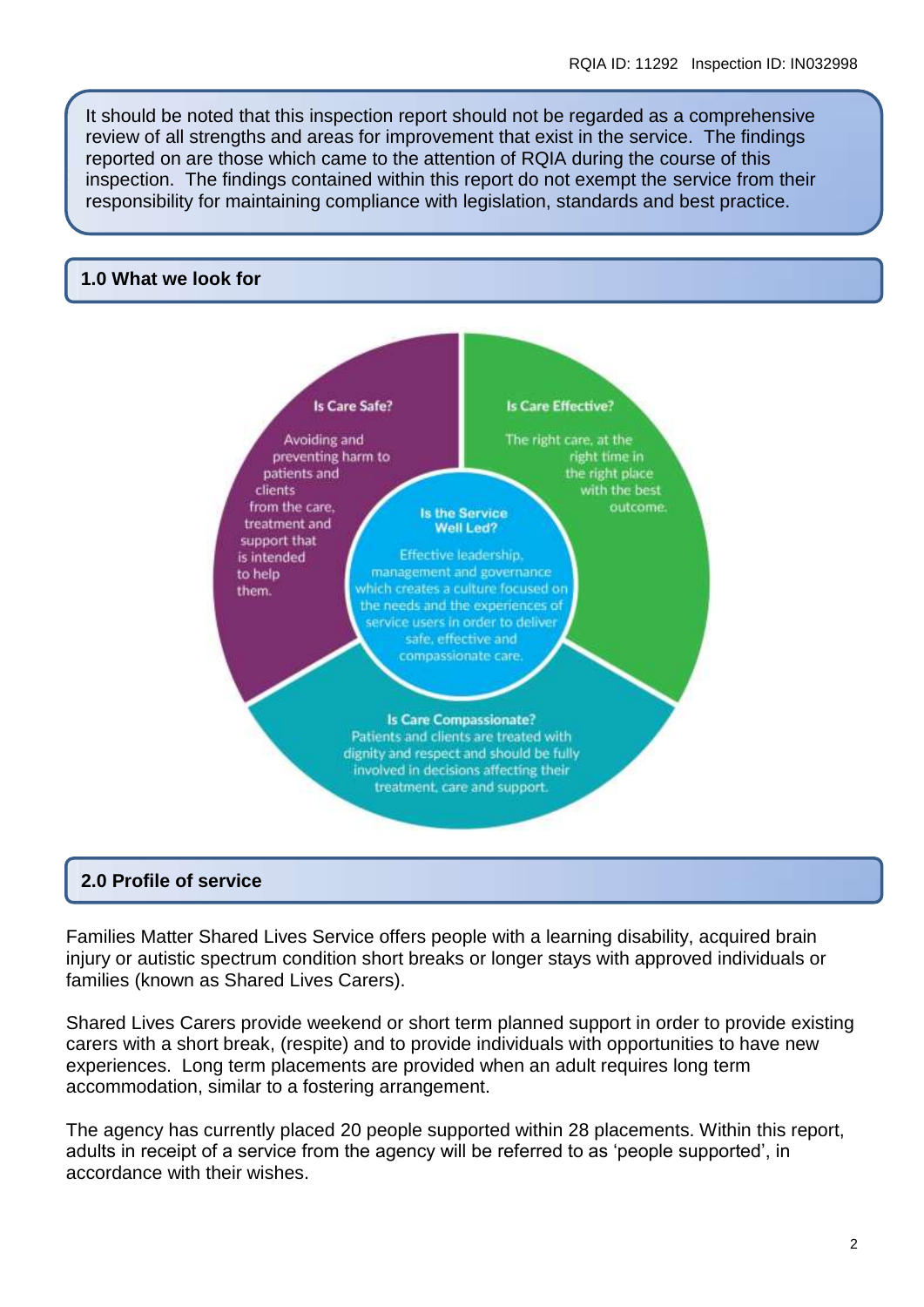### **3.0 Service details**

| <b>Organisation/Registered Provider:</b><br><b>Positive Futures</b><br><b>Responsible Individual:</b><br>Ms Agnes Philomena Lunny | <b>Registered Manager:</b><br>See Below                                                                    |
|-----------------------------------------------------------------------------------------------------------------------------------|------------------------------------------------------------------------------------------------------------|
| Person in charge at the time of inspection:<br>Alison Milford                                                                     | Date manager registered:<br>Alison Milford(application received 28 January<br>2019 "registration pending") |

#### **4.0 Inspection summary**

An announced inspection took place on 4 March 2019 from 09.15-12.15 hours.

This inspection was underpinned by the Adult Placement Agencies Regulations (Northern Ireland) 2007.

The inspection assessed progress since the last care inspection and to determine if the agency was delivering safe, effective and compassionate care and if the service was well led.

#### **Evidence of good practice was found in relation to:**

- carer recruitment processes
- induction
- communication and engagement with the people supported and other relevant stakeholders
- person centred care
- matching process
- carer training
- carer group meetings
- quality monitoring
- home monitoring visits announced/unannounced
- mechanisms in place to obtain feedback and views from service users

The findings of this report will provide the agency with the necessary information to assist them to fulfil their responsibilities, enhance practice and the people supported experiences.

# **4.1 Inspection outcome**

|                                       | <b>Regulations</b> | <b>Standards</b> |
|---------------------------------------|--------------------|------------------|
| Total number of areas for improvement |                    |                  |

This inspection resulted in no areas for improvement being identified. Findings of the inspection were discussed with Ms Alison Milford, manager, as part of the inspection process and can be found in the main body of the report.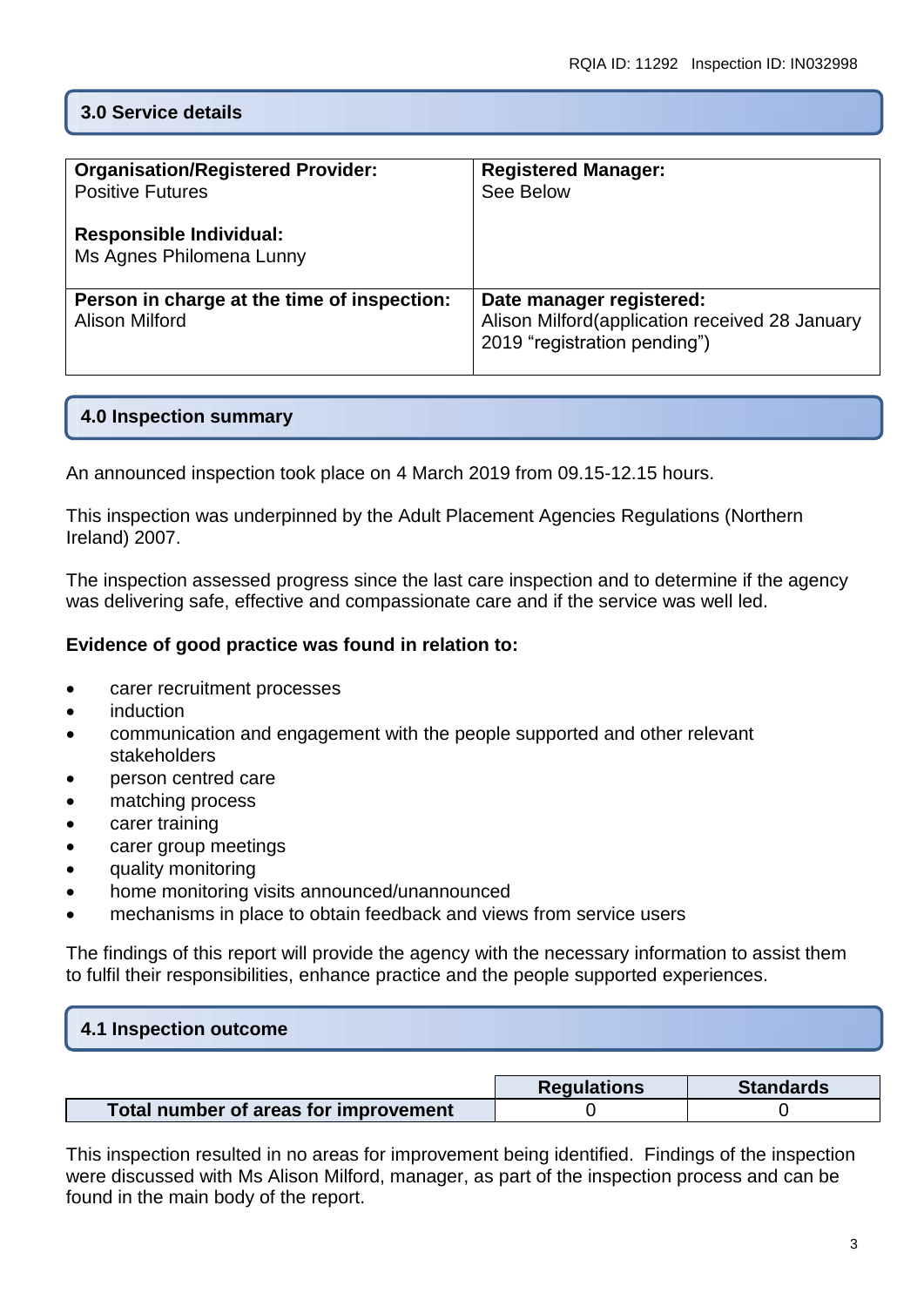Enforcement action did not result from the findings of this inspection.

#### **4.2 Action/enforcement taken following the most recent care inspection dated 29 March 2018**

No further actions were required to be taken following the most recent inspection on 29 March 2018.

### **5.0 How we inspect**

Specific methods/processes used in this inspection include the following:

- discussion with the manager
- examination of records
- user consultation officer report (UCO)
- evaluation and feedback
- annual report

Prior to the inspection a range of information relevant to the service was reviewed. This included the following records:

- the previous inspection report
- any correspondence received by RQIA since the previous inspection
- records of any notifiable events

The following records were examined during the inspection:

- auality monitoring reports
- six care and support plans
- carers group meetings information
- carer training records including:
- adult protection
- medication
- health& safety
- first aid
- service users monies
- human rights
- restrictive practice
- keeping information safe

#### **Policies reviewed:**

- safeguarding policy 2018
- carer recruitment policy 2017
- **•** person centred reviews 2017
- whistleblowing 2018
- confidentiality 2018
- **statement of purpose 2019**
- carers induction handbook 2019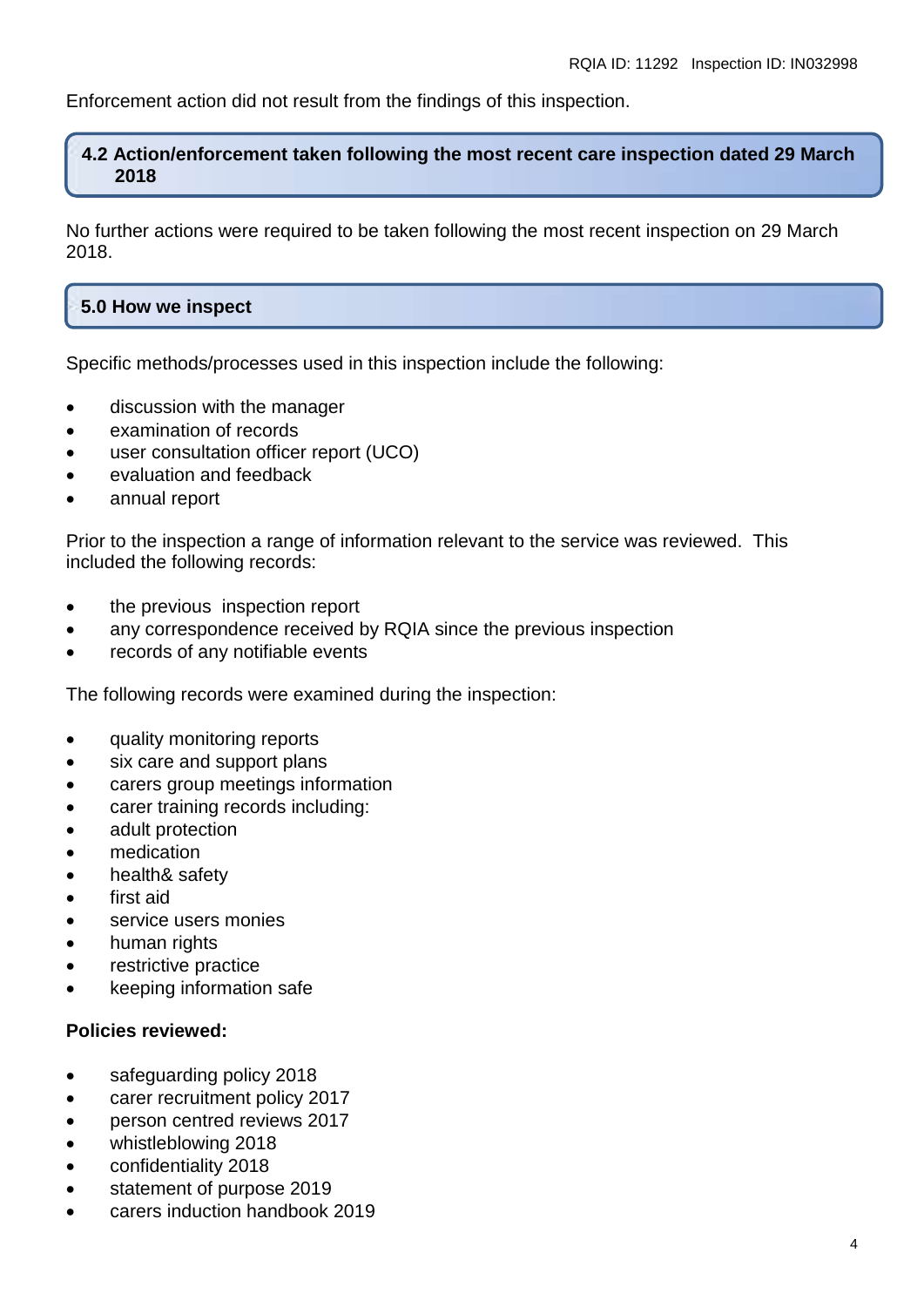The agency encourages carers to evaluate induction and training following each individual session; the inspector has noted some of the comments received from carers:

- "I know how to record daily."
- "I have a better knowledge of medication provision."
- "Good knowledge of safeguarding and responding to issues."
- "The importance of record keeping."
- "Training was very helpful."
- "Good to share with others."
- "Good understanding of risks."

As part of the inspection the UCO spoke with three carers and one relative, by telephone, to obtain their views of the service provided by Positive Futures.

During the inspection the inspector spoke with the manager regarding the care and support provided by the agency, carer training and carers' general knowledge in respect of the agency.

Prior to the inspection the manager was also asked to distribute a number of questionnaires to people supported/relatives and carers seeking their views on the quality of the service. The responses show clear evidence that people were either satisfied or fully satisfied with the quality of the service highlighting that it is safe, effective, compassionate and well led.

Comments received from the people supported and their carers: "I love my volunteer"

The inspector would like to thank the agency staff for their warm welcome and full cooperation throughout the inspection process.

The findings of the inspection were provided to Alison Milford at the conclusion of the inspection.

## **6.0 The inspection**

The most recent inspection of the agency was an announced care inspection.

#### **6.1 Review of areas for improvement from the last care inspection dated 29 March 2018**

There were no areas for improvement made as a result of the last care inspection.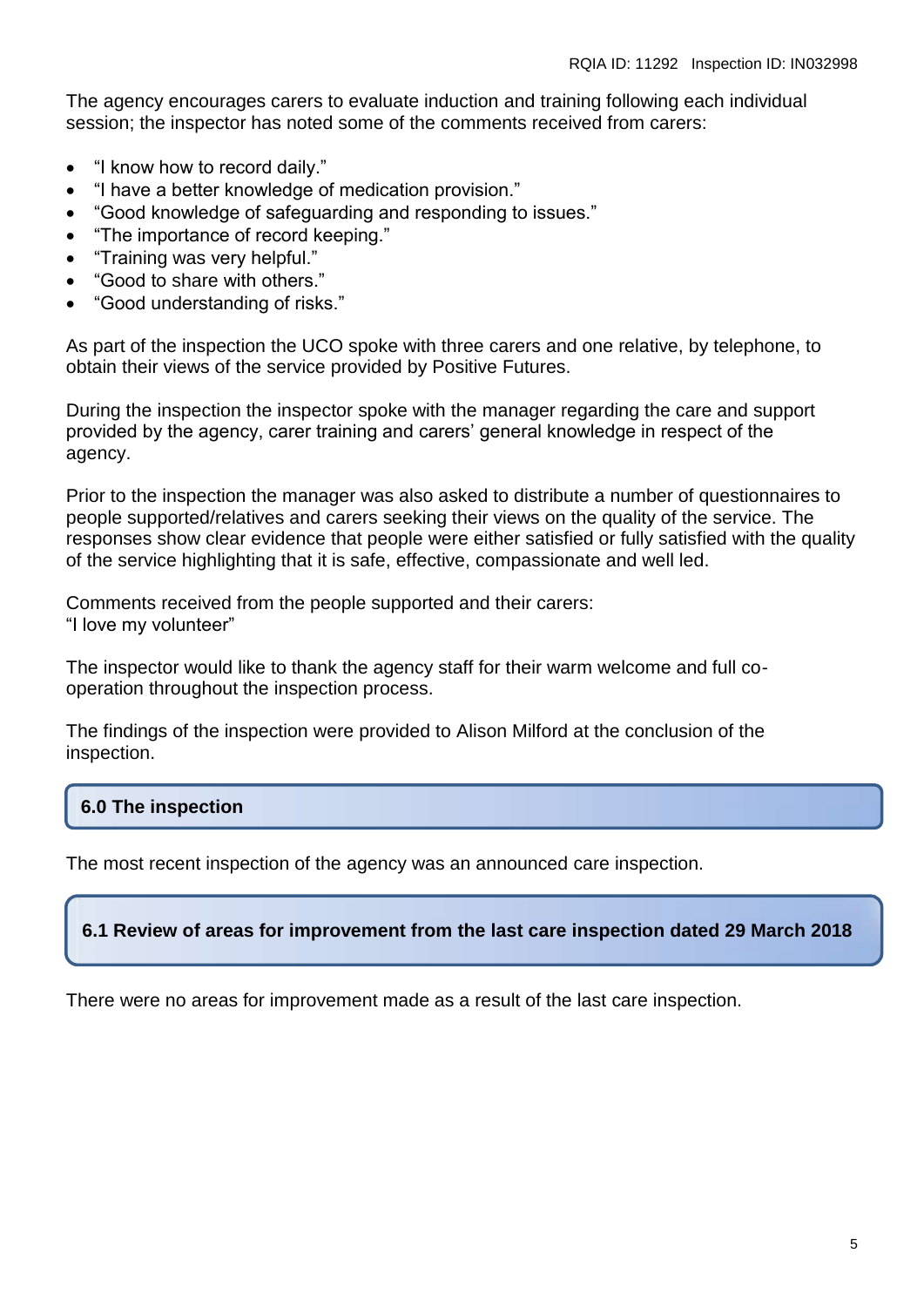#### **6.2 Inspection findings**

#### **6.3 Is care safe?**

**Avoiding and preventing harm to service users from the care, treatment and support that is intended to help them.**

The UCO was advised that training is organised annually by the agency and carers are given a choice of dates and times to attend. The training session covers all aspects of mandatory training including medication, finances and benefits, first aid and safeguarding. The carers felt that the training is beneficial, both as a refresher but also as an opportunity to meet other carers.

The inspector reviewed the agency's systems in place to avoid and prevent harm to the people supported; this included a review of carer arrangements in place within the agency.

The agency's carer recruitment policy outlines the process for ensuring that required checks are completed prior to commencement of any placement. The manager stated that they ensure that carer checks are in place. Documentation viewed and discussions with the manager indicated that the agency's recruitment systems are effective for ensuring that carers are not provided with a placement until required checks have been satisfactorily completed.

The agency's induction policy outlines the carer induction programme required within the adult placement regulations.

A record of the induction programme provided to carers is retained; the inspector viewed records of individual induction and noted that they are verified by the manager. Discussions with the manager indicated that current carers had the appropriate knowledge and skills to fulfil the requirements of their role.

The inspector viewed details of training completed by carers; it was noted that they are required to complete induction training, a range of mandatory training and training specific to the needs of individual people supported. Records of carer induction and training viewed were satisfactory.

The agency's procedures in relation to safeguarding adults and whistleblowing were reviewed. The 'Safeguarding' procedure provided information and guidance in accordance with the required standards. The procedure has been updated in line with the Department of Health, Social Services and Public Safety Northern Ireland (DHSSPSNI) updated adult safeguarding guidance issued in July 2015 ('Adult Safeguarding Prevention and Protection in Partnership'). The agency has highlighted the identification and role of an Adult Safeguarding Champion.

The agency maintains a record of referrals made to the Health and Social Care Trust (HSCT) safeguarding team and other relevant stakeholders relating to alleged or actual incidences of abuse. It was identified that carers are required to complete safeguarding training during their induction programme and a three yearly update.

The inspector reviewed the agency's arrangements for identifying, managing and where possible eliminating unnecessary risk to the people supported health, welfare and safety. The agency's protocol for assessment of needs and risk outlines the process for assessing and reviewing risk.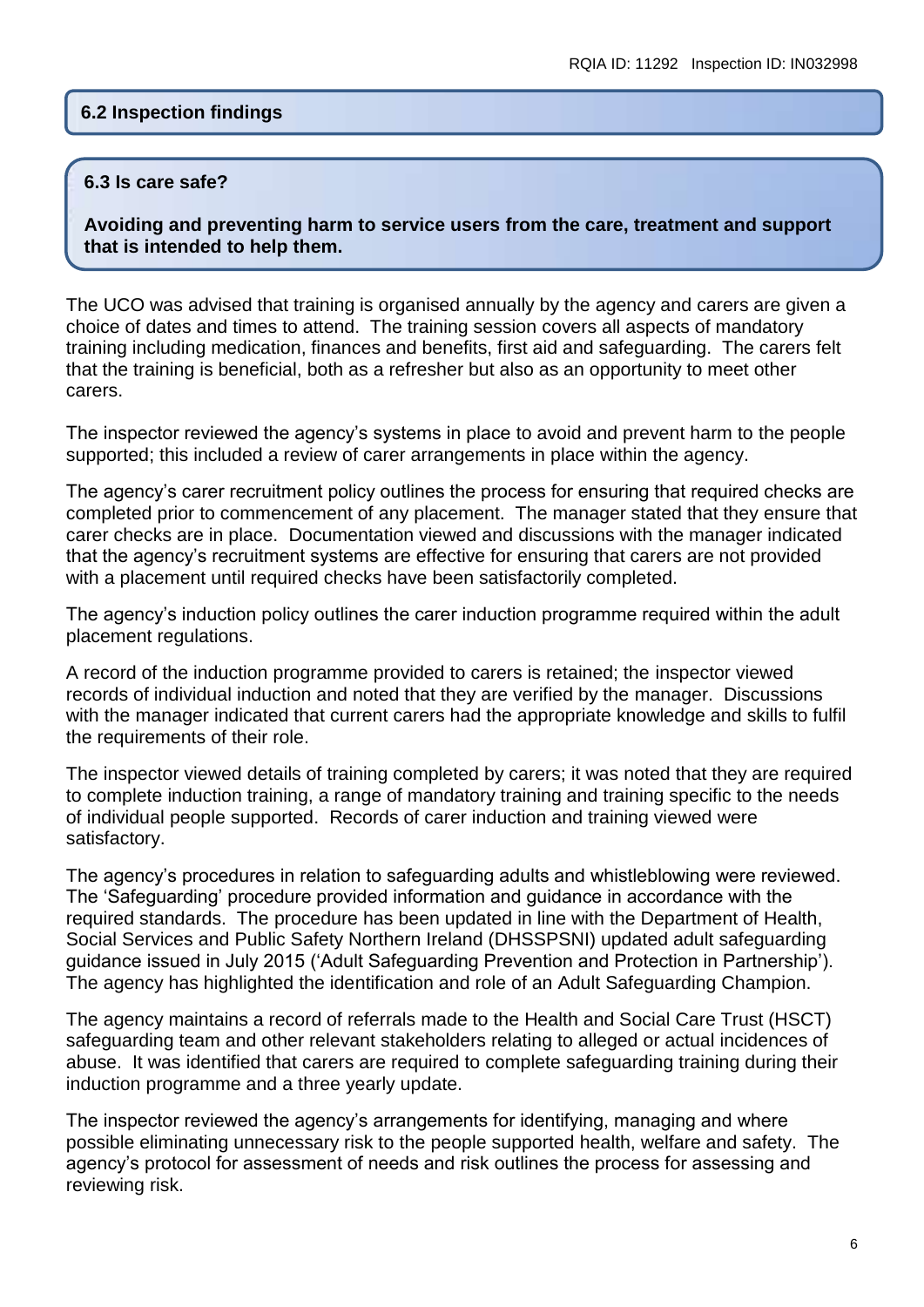It was identified that the agency receives a range of relevant information and assessments relating to individual people supported prior to them receiving care and support. The agency has a range of risk assessments and care plans in place relating to the people supported.

The manager described how the people supported and /or their representatives are supported to be involved in the development and review of their care plans; these are reviewed and updated as required. The inspector noted that the current care plans are written in the "About You" format, a comprehensive person centred plan for recording all care and support needs.

Some of the areas covered include:

- "What people like and admire about me?"
- "What's important to me?"
- "How best to support me?"

Returned questionnaires from the people supported indicated that safe care meant:

- Carers are always there to help you
- You feel protected and free from harm
- You can talk to carers if you have concerns.

Returned questionnaires from carers indicated that safe care meant:

- They meet the needs of the adult placed in their home
- They have received all mandatory training
- They have received safeguarding training
- They are aware of your responsibility and the process for reporting any concerning or unsafe practice.

#### **Areas of good practice:**

There were examples of good practice identified throughout the inspection in relation to the agency's carer recruitment processes, training, adult protection, matching process and reviews.

#### **Areas for improvement**

No areas for improvement were identified during the inspection.

|                                       | <b>Requlations</b> | <b>Standards</b> |
|---------------------------------------|--------------------|------------------|
| Total number of areas for improvement |                    |                  |

#### **6.4 Is care effective?**

**The right care, at the right time in the right place with the best outcome.**

The three carers and one relative spoken with by the UCO advised that they have regular phone calls and monitoring visits from the agency's staff to ensure that there are no concerns regarding the placements and discuss any changes to the care and support plan. Confirmation was received that the agency provided a file containing the necessary paperwork including information about the complaints procedure.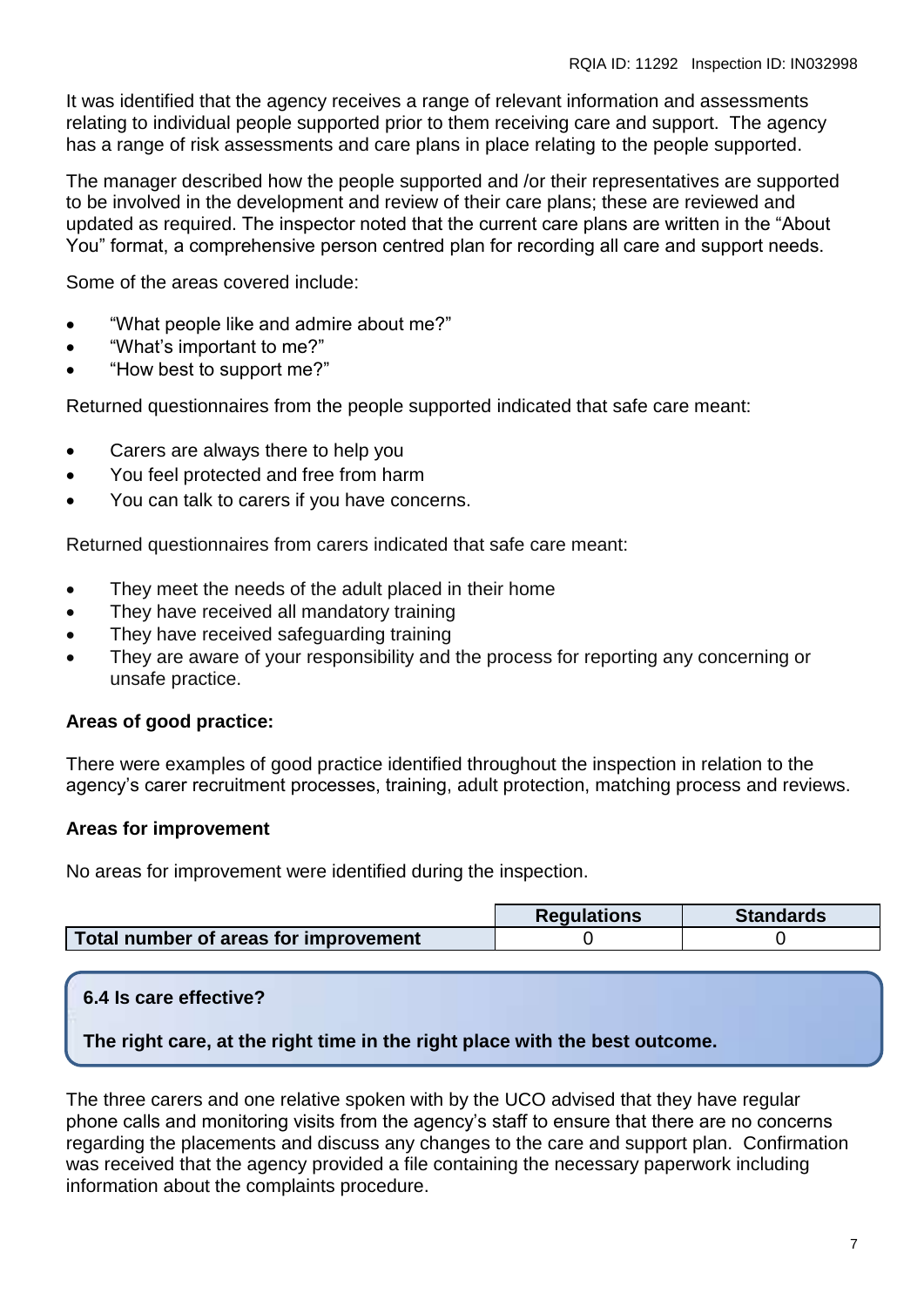Communication was noted to be very good between the relatives, agency and carers; and the carers felt that the staff are approachable should they need to contact them. Examples of some of the comments made by the carers or relative are listed below:

- "Amazing support from them. Great team."
- "Always at the end of the phone."
- "Very happy. The team is very experienced and provide good support."
- "Peer support is so important. They're in the same boat as us and can offer advice and experience."

The agency's arrangements for appropriately responding to and meeting the assessed needs of the people supported were reviewed. Details of the nature and range of services provided are outlined within the agency's Statement of Purpose (2019).

The agency's management of records policy details the procedures for the creation, storage, retention and disposal of records. Records viewed during the inspection were noted to be maintained in accordance with legislation, standards and the organisational policy. Carers and the people supported records viewed by the inspector were noted to be retained securely.

The manager could describe the methods used for assisting the people supported to be effectively engaged in the development of their care plans; it was noted that carers are provided with a copy of the care plan and the people supported have access to this.

The inspector reviewed the agency's arrangements in place to monitor, audit and review the effectiveness and quality of care delivered to the people supported. The agency has a system in place for monitoring the quality of the service provided; it was noted that the process involves seeking information from the people supported, families, carers and community care workers.

The inspector has included some of the comments made by the people supported:

- "I would like to tell \*\*\*\*\*\* that I'm happy."
- "I'm very happy here."
- "I like living here this is my home."
- "I have all my possessions around me."
- "I get treated properly and well. I feel safe."
- "I can choose what I like to eat."

The inspector noted the information from the carer groups which are facilitated by the agency. The carers groups show evidence that carers enjoy meeting with each other and sharing information whilst on occasions completing training.

The agency also ensures the effectiveness of the care and support by completing regular monitoring visits. Records of monitoring visits were noted to include details of the review of the agency's systems and an improvement plan. The documentation includes details of the review of accidents, incidents or safeguarding referrals, complaints, medication and care plans.

The agency's systems to promote effective communication between the people supported, carers and relevant stakeholders were reviewed during the inspection. Discussions with the manager indicated that carers communicate appropriately with the people supported and where appropriate their representatives.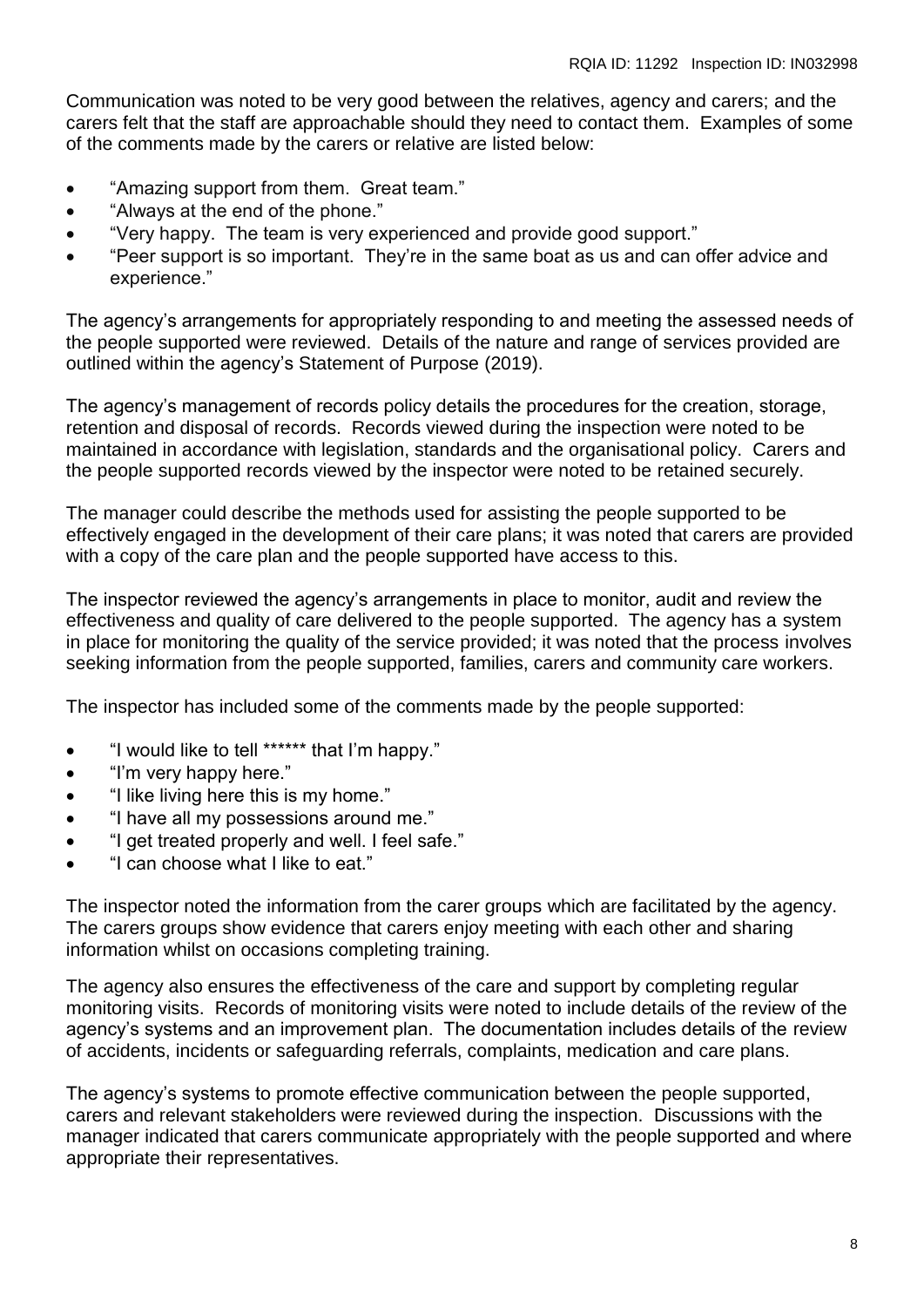Returned questionnaires from the people supported indicated that effective care meant:

- You get the right care, at the right time in the right place.
- The carers know your care needs.
- Your care plan is discussed and agreed with you.
- Your care meets your expectations.

Returned questionnaires from carers indicated that effective care meant:

- They believe that the adult placed has been assessed and are in the right place for their needs to be met.
- They are kept informed of changes to the adult placed care plan.
- They have good working relationships with their social worker.

#### **Areas of good practice:**

There were examples of good practice identified throughout the inspection in relation to the agency's auditing arrangements, quality monitoring and communication with the people supported and their carers.

#### **Areas for improvement**

No areas for improvement were identified during the inspection.

|                                       | <b>Regulations</b> | <b>Standards</b> |
|---------------------------------------|--------------------|------------------|
| Total number of areas for improvement |                    |                  |

#### **6.5 Is care compassionate?**

**Service users are treated with dignity and respect and should be fully involved in decisions affecting their treatment, care and support.**

The UCO was informed by the carers and relative interviewed that staff from the agency regularly phones or visits to obtain their views of the service being provided. The people supported are also asked for their views to ensure satisfaction with the placement. The carers interviewed were knowledgeable regarding the people supported, the support they required and the types of activities they like to do; for example day trips, glamping, shopping or meals out.

Examples of some of the comments made by the carers or relative are listed below:

- "XXX is treated like part of the family and takes part in whatever is happening."
- "Couldn't praise them enough."
- "XXX can't wait to go. Always packed days early."
- "Couldn't survive without them (carers) and Positive Futures."

The inspection assessed the agency's ability to treat the people supported with dignity, respect and compassion and to engage the people supported in decisions affecting the care they receive. Discussions with the manager indicated that the values such as choice, dignity and respect were embedded in the culture of the agency.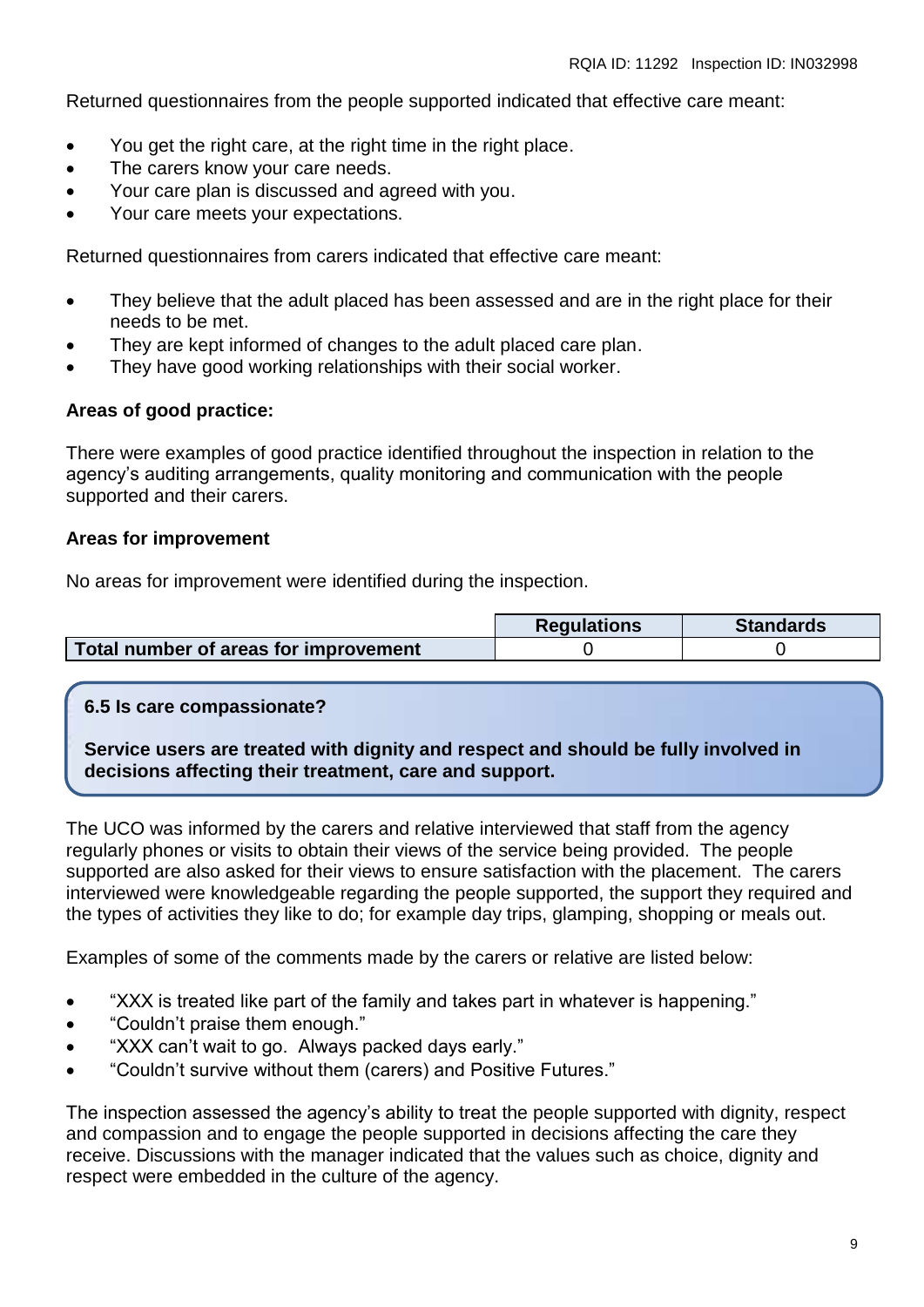The manager could describe the methods used for assisting the people supported to make informed choices and for respecting their views and wishes.

Carers have been provided with training and information in relation to human rights and confidentiality during their induction programme. The agency has provided the people supported with information relating to human rights, complaints, advocacy and adult safeguarding.

There are a range of systems in place to promote effective engagement with the people supported and where appropriate their representatives in conjunction with the HSCT community keyworker; they include the agency's quality monitoring processes; complaints process, care review meetings and carers monitoring and training updates. It was identified that the agency's quality monitoring process assists in the evaluation of the quality of the service provided and in identifying any areas for improvement.

The agency has processes in place to record comments made by the people supported; records of care review meetings. Quality monitoring reports viewed by the inspector provided evidence that the agency endeavours to engage with the people supported and carers and where appropriate their representatives in relation to the quality of the service provided.

Returned questionnaires from the people supported indicated that compassionate care meant:

- Carers treat you with kindness
- Carers ensure you are respected and that your privacy choices and dignity is maintained
- Carers talk to you about your care
- Carers support you to make decisions about your care.

Returned questionnaires from carers indicated that compassionate care meant:

- They treat adults placed with kindness, dignity and respect.
- Care is delivered by you in a person centred individual manner.
- They communicate with the adult placed about their care and treatment in a manner which is understood.

#### **Areas of good practice**

There were examples of good practice identified in relation to the agency's processes for engaging with the people supported, effective communication with carers individually and in groups whilst providing care in an individualised person centred manner.

#### **Areas for improvement**

No areas for improvement were identified during the inspection.

|                                       | <b>Regulations</b> | <b>Standards</b> |
|---------------------------------------|--------------------|------------------|
| Total number of areas for improvement |                    |                  |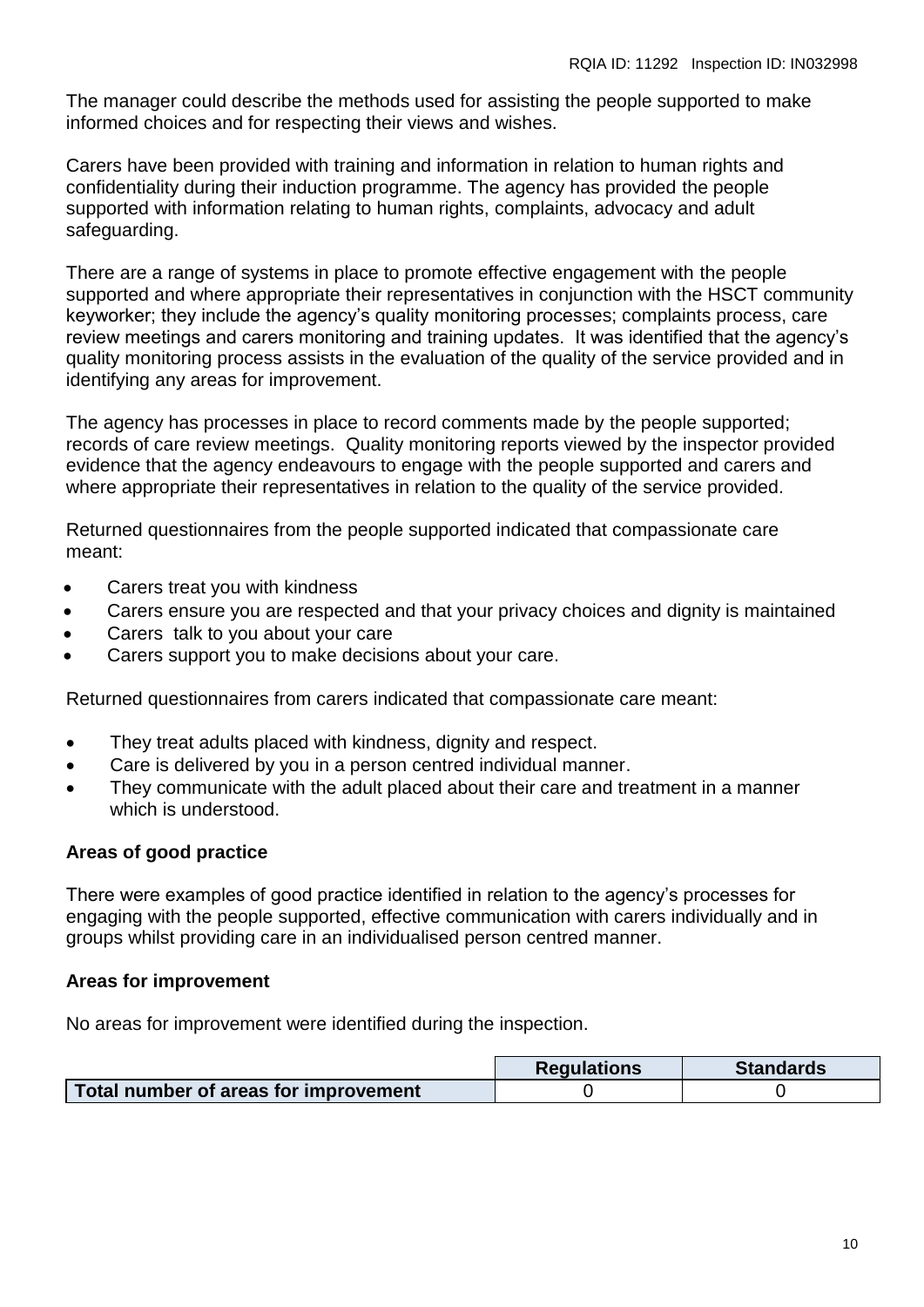#### **6.6 Is the service well led?**

**Effective leadership, management and governance which creates a culture focused on the needs and experience of service users in order to deliver safe, effective and compassionate care.**

All of the carers and relatives who spoke with the UCO confirmed that they receive good support from the agency's team of staff. Regular communication was confirmed, either through home visits or phone calls to ensure that there were no concerns regarding the placement. All were aware of whom they should they contact if they had any concerns regarding the placement and were aware of the support available to them.

The agency has systems of management and governance in place to promote the delivery of safe, effective and compassionate care.

The agency has a range of policies and procedures noted to be in accordance with those as required within the regulations. During the inspection the inspector viewed a number of policies; it was identified that those viewed had been reviewed and updated in accordance with timescales.

The agency's systems for auditing and reviewing information with the aim of promoting safety and improving the quality of life for the people supported were reviewed. Records viewed and discussions with the manager indicated that the agency's governance arrangements promote the identification and management of risk; these include provision of required policies, audit of complaints, accidents, safeguarding referrals and incidents notifiable to RQIA.

The agency's complaints policy outlines the process for effectively handling complaints; discussions with the manager indicated a clear understanding of the actions required in the event of a complaint being received.

The agency retains a record of all complaints or compliments received. It was noted from discussions with the manager and records viewed that the agency has received no complaints since the previous inspection.

The agency has developed a carer newsletter that is provided to carers. The inspector noted some of the areas included:

- new carers
- new staff
- training
- complaints
- home files
- RQIA
- finance guidance
- advocates
- shared lives champions

Records viewed and discussions with the manager indicated that the agency has in place effective management and governance systems to monitor and improve quality.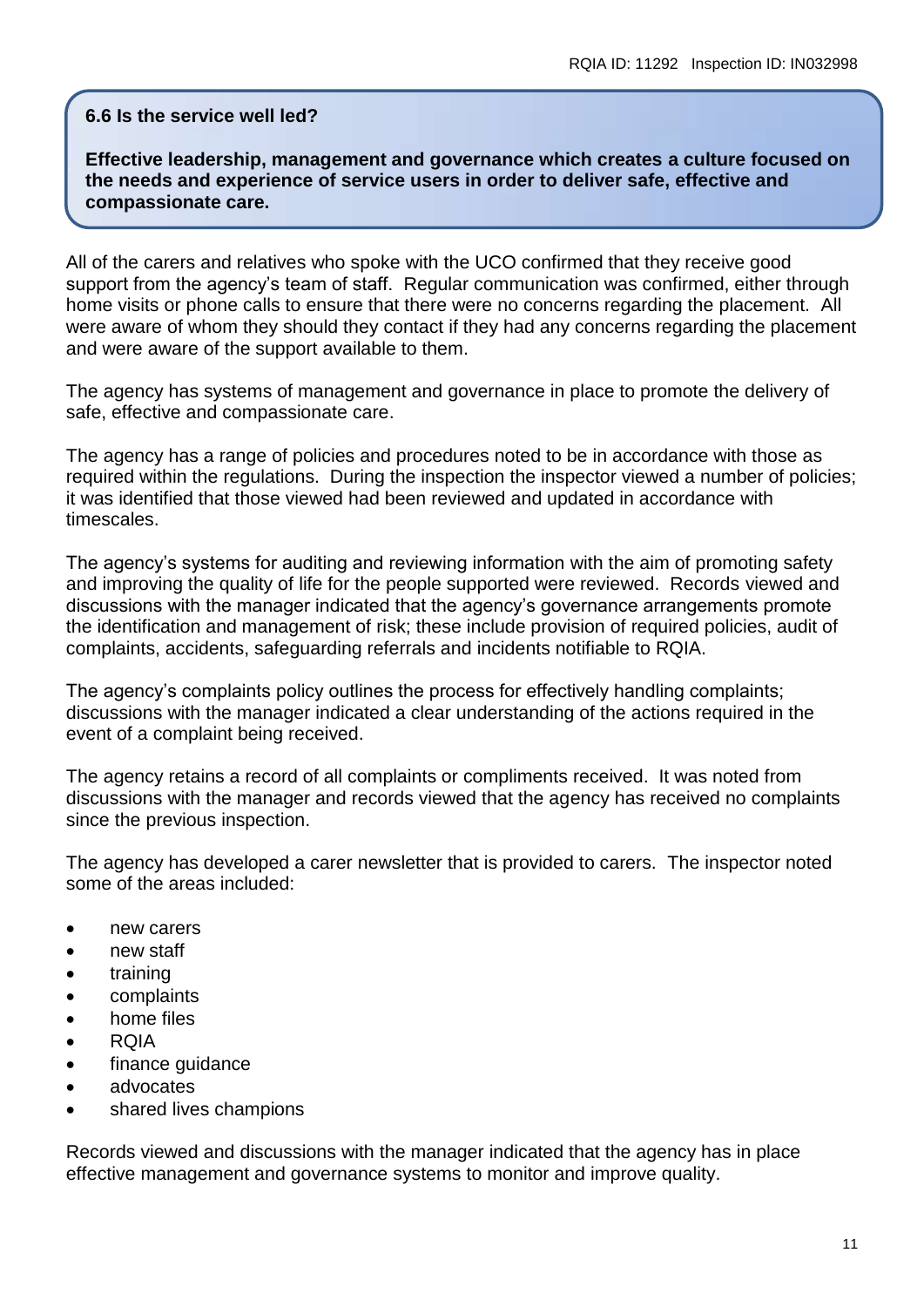The agency's quality annual review has been completed for 2018.The inspector has noted some of the individual comments made by carer's during the annual quality review:

People supported highlighted the choices that they have over everyday decisions in their lives.

- "We get on well and I'm excited coming to their home."
- "My carer enjoys the same activities as myself . We have the same sense of humour and enjoy a laugh!!!"
- "The food is brilliant. I like my new bed. New dog called Casper ok. I love Matilda on DVD."

Feedback from the families of those who are supported by the service was also positive highlighted comments include:

- "I trust Positive Futures for picking great people for our family member. I do not have enough words to say about Positive Futures except...thank you."
- "Without the respite from Positive Futures I would not get any time to spend with my own family but in the knowledge \*\*\*\*is safe, loved and they understand\*\*\*medical needs also which is a great relief for me."

The organisational and management structure of the agency is outlined in the agency's statement of purpose. The registered person has worked effectively with RQIA to operate and lead the organisation in maintaining compliance with regulations. There was evidence of ongoing, effective collaborative working relationships with relevant stakeholders, including other HSCT representatives."

There has been a change of management since the previous inspection. An acting manager is in place and is awaiting registration since the receipt of her application on the 28 January 2019.

The agency's statement of purpose and information handbook was noted to have been reviewed and updated in (2019).

The manager had a clear understanding of both her and the carers' roles and responsibilities.

The registered person has shown an understanding of regulatory matters and led the organisation in maintaining compliance with regulations.

On the date of inspection the RQIA certificate was noted to be displayed appropriately and was reflective of the service provided.

The inspector noted that the agency collects equality information in relation to the people supported, during the referral process. The data is used effectively and with the individual people supported involvement when an individual person centred care and support plan is developed. The manager was able to discuss the ways in which the agency's development and training enables them to engage with a diverse range of service users.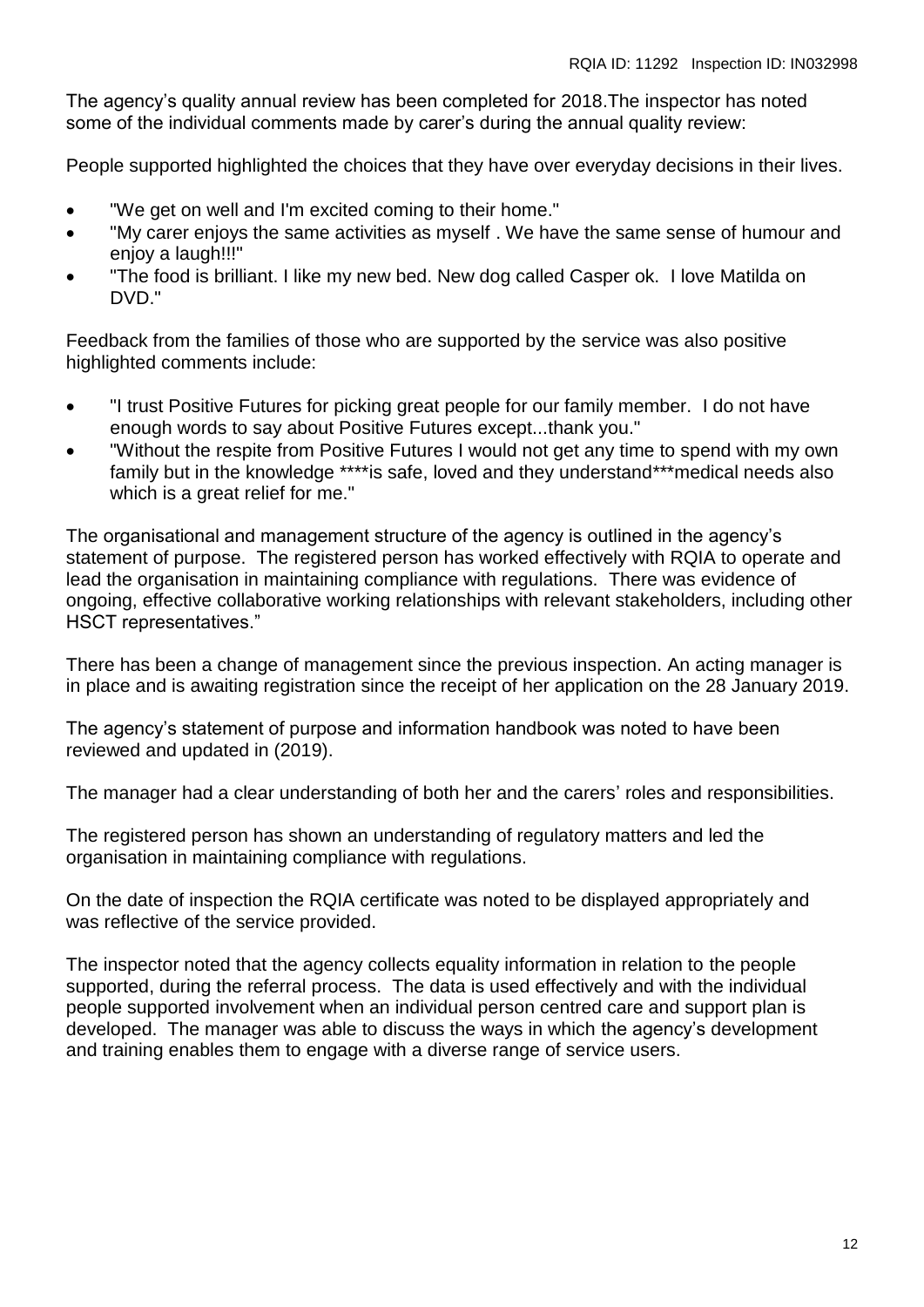Discussions with the manager highlighted evidence that supports people's equal opportunities, regardless of their abilities, their background or their lifestyle. Some of the areas of equality awareness identified during the inspection include:

- **e** effective communication
- people supported involvement
- the matching process
- safeguarding
- advocacy
- equal care and support
- individual person centred care
- individual risk assessment
- disability awareness

The agency's commitment to equality and individual person centred care is an area of positive practice and is to be commended.

Returned questionnaires from the people supported indicated that well led care meant:

- You are always informed about your carer
- You feel the service is good
- Your views are sought about your care and the quality of the service
- You know how to make a complaint.

Returned questionnaires from carers indicated that well led care meant:

- There is a culture of carer involvement in the running of the service.
- There is a culture of continuous quality improvement and all carers are encouraged to bring forward new ideas and innovations.
- Social workers and agency staff are approachable and open to whistleblowing or raising concerns.

#### **Areas of good practice:**

There were examples of good practice identified throughout the inspection in relation to the agency's governance arrangements whilst focussing on best outcomes for the people supported.

#### **Areas for improvement**

No areas for improvement were identified during the inspection.

|                                       | <b>Requlations</b> | <b>Standards</b> |
|---------------------------------------|--------------------|------------------|
| Total number of areas for improvement |                    |                  |

**7.0 Quality improvement plan**

There were no areas for improvement identified during this inspection, and a QIP is not required or included, as part of this inspection report.